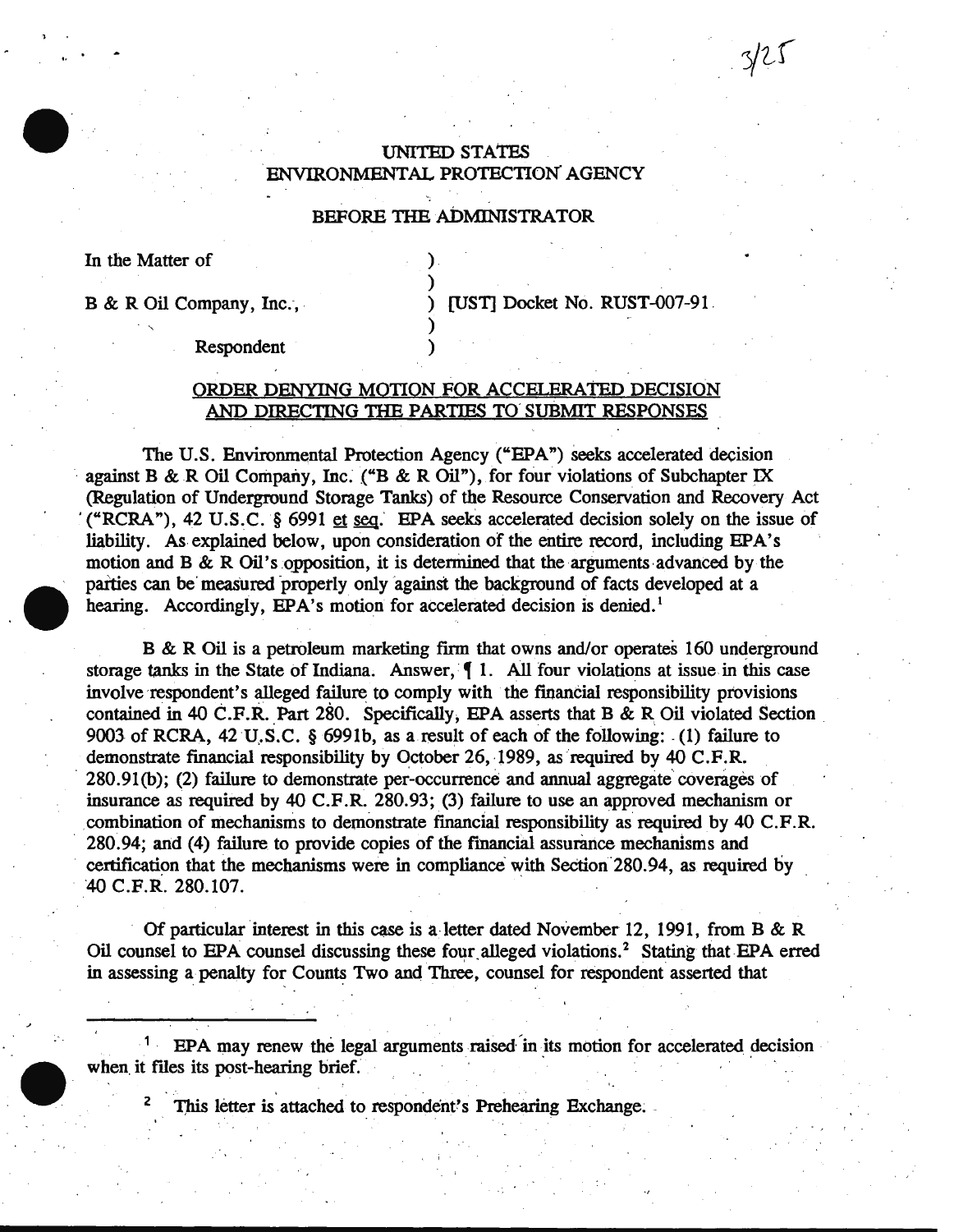40 C.F.R. 280.91(b),  $280.93$  and  $280.94$  are "complementary regulations" which "are to be construed as a whole, and have little meaning when considered separately." Ltr. at 7. Both parties are directed to file with this court a statement of position regarding this argument, with appropriate legal citation, no later than June 3, 1996. In that regard, the parties may find Blockburger v. United States, 284 U.S. 299, 304 (1932) and In the Matter of Holmquist Grain & Lumber Co., FIFRA Appeal No. 88-3 (EAB, April 25, 1985), instructive.

Carl C. Channeski

Administrative Law Judge

Issued: *March 25, 1996* Washington, D.C.